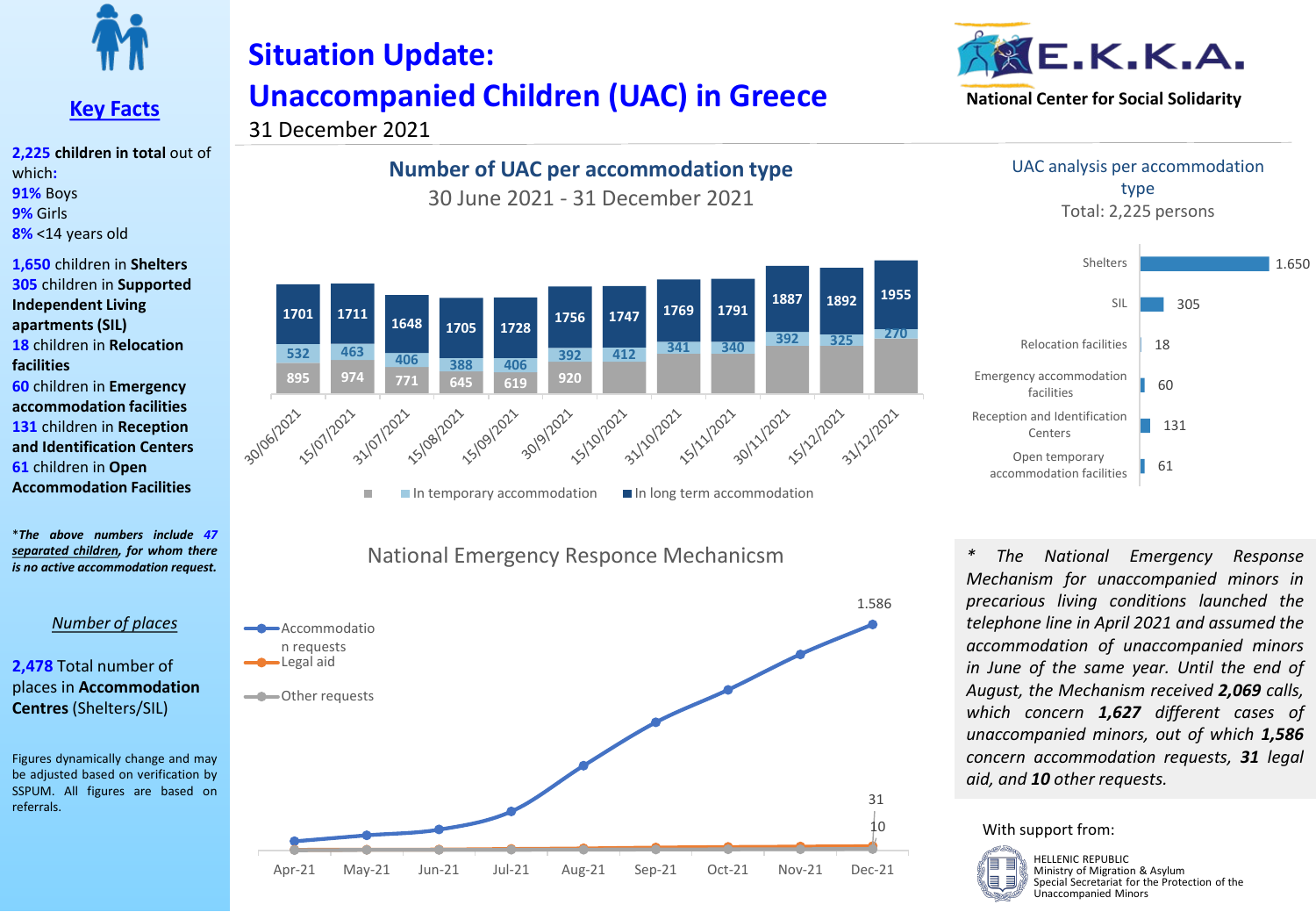## **Situation Update: Unaccompanied Children (UAC) in Greece**

Number and places of UAC shelters, supported independent living apartments (SIL), 31 December 2021







Special Secretariat for the Protection of the Unaccompanied Minors

Long-term places Temporary places